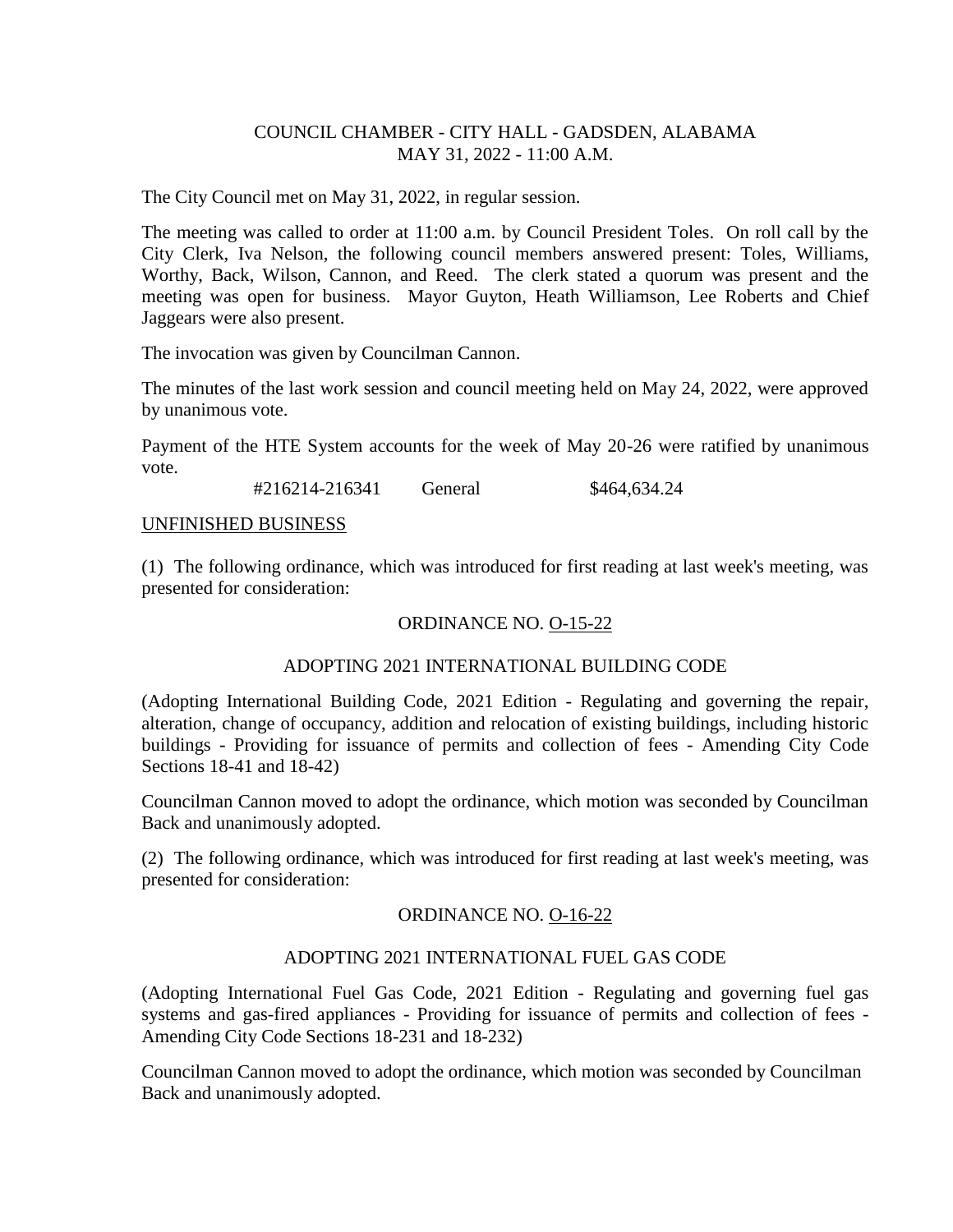(3) The following ordinance, which was introduced for first reading at last week's meeting, was presented for consideration:

### ORDINANCE NO. O-17-22

# ADOPTING 2021 INTERNATIONAL MECHANICAL CODE

(Adopting International Mechanical Code, 2021 Edition - Regulating and governing the design, construction, quality of materials, erection, installation, alteration, repair, location relocation, replacement, addition to, use or maintenance of mechanical systems - Providing for issuance of permits and collection of fees - Amending City Code Sections 18-281 and 18-282)

Councilman Cannon moved to adopt the ordinance, which motion was seconded by Councilman Back and unanimously adopted.

(4) The following ordinance, which was introduced for first reading at last week's meeting, was presented for consideration:

### ORDINANCE NO. O-18-22

### ADOPTING 2021 INTERNATIONAL PLUMBING CODE

(Adopting International Plumbing Code, 2021 Edition -Regulating and governing the design, construction, quality of materials, erection, installation, alteration, repair, location, relocation, replacement, addition to, use or maintenance of plumbing systems - Amending City Code Sections 18-431 and 18-432)

Councilman Cannon moved to adopt the ordinance, which motion was seconded by Councilman Back and unanimously adopted.

(5) The following ordinance, which was introduced for first reading at last week's meeting, was presented for consideration:

### ORDINANCE NO. O-19-22

#### ADOPTING 2021 INTERNATIONAL PROPERTY MAINTENANCE CODE

(Adopting International Property Maintenance Code, 2021 Edition - Regulating and governing the conditions and maintenance of all property, buildings and structures; by providing the standards for supplied utilities and facilities and other physical things and conditions essential to ensure that structures are safe, sanitary and fit for occupation and use; and the condemnation of buildings and structures unfit for human occupancy and use, and the demolition of such existing structures - Providing for issuance of permits and collection of fees - Amending City Code Sections 18-261 and 18-262)

Councilman Cannon moved to adopt the ordinance, which motion was seconded by Councilman Back and unanimously adopted.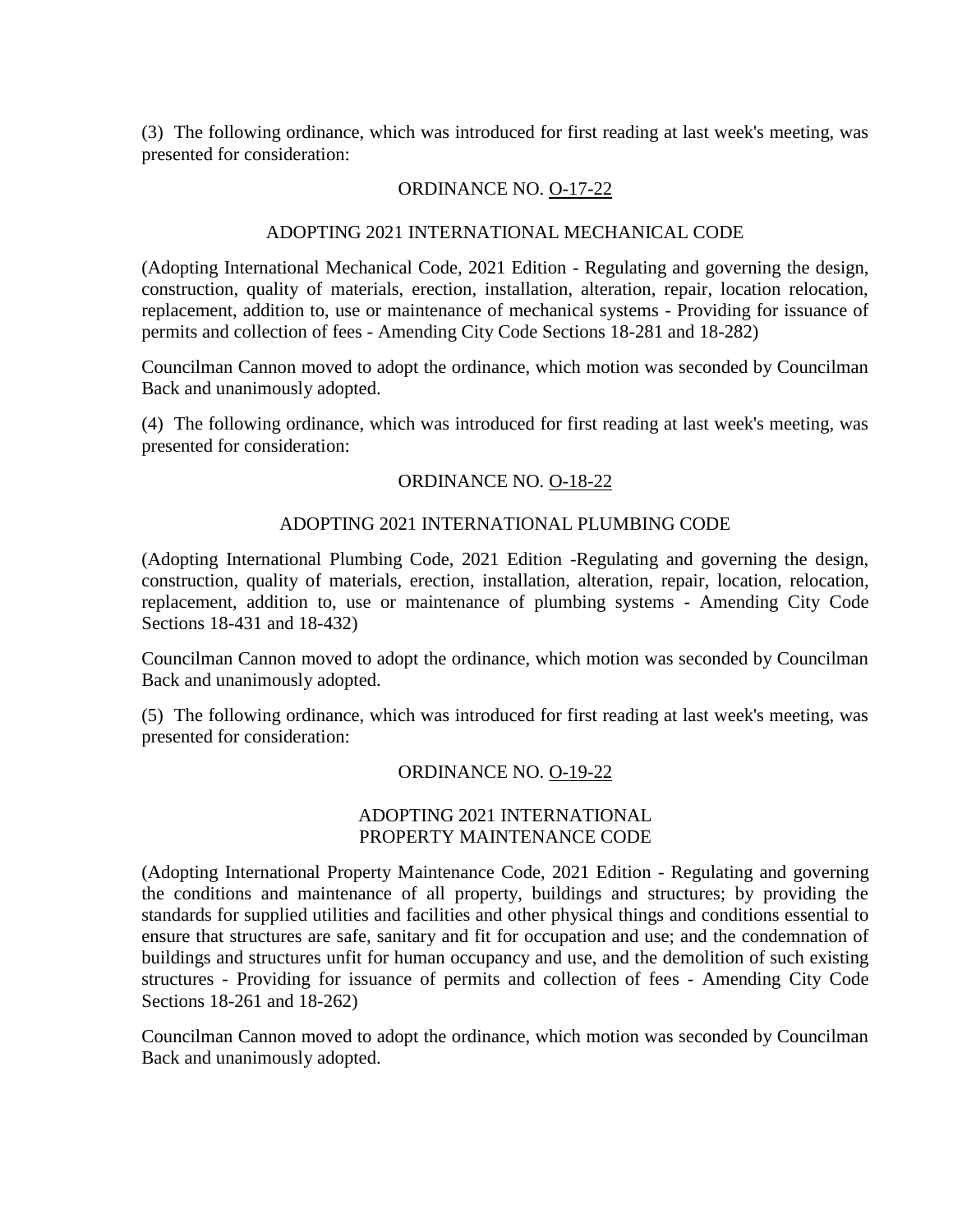(6) The following ordinance, which was introduced for first reading at last week's meeting, was presented for consideration:

### ORDINANCE NO. O-20-22

### ADOPTING 2021 INTERNATIONAL RESIDENTIAL CODE

(Adopting International Residential Code, 2021 Edition - Regulating and governing the construction, alteration, movement, enlargement, replacement, repair, equipment, location, removal and demolition of detached one-and two-family dwellings and multiple single-family dwellings (townhouses) not more than three stories in height with separate means of egress in the city - Providing for issuance of permits and collection of fees - Amending and repealing certain City Code sections)

Councilman Cannon moved to adopt the ordinance, which motion was seconded by Councilman Back and unanimously adopted.

(7) The following ordinance, which was introduced for first reading at last week's meeting, was presented for consideration:

# ORDINANCE NO. O-21-22

# ADOPTING 2021 INTERNATIONAL SWIMMING POOL AND SPA CODE

(Adopting International Swimming Pool and Spa Code, 2021 Edition - Amending City Code Chapter 18)

Councilman Cannon moved to adopt the ordinance, which motion was seconded by Councilman Back and unanimously adopted.

### PUBLIC HEARINGS

President Toles stated this was the time and place as advertised to conduct the following public hearings:

(1) The floor was opened to allow anyone to speak for or in opposition to a resolution ordering the abatement of nuisances on property at 103 Elmwood Avenue, East Gadsden Church of God being the last known owner. Brian Harbison, Building Inspector, stated no improvements have been made since procedures began in April 2021, and recommended abatement. In response to Councilman Wilson's inquiry, Mr. Harbison said the church is requesting demolition by the city. The following resolution was introduced in writing for consideration:

# RESOLUTION NO. R-178-22

### ORDERING ABATEMENT OF NUISANCE

(Ordering Abatement of Nuisance - 103 Elmwood Avenue (tax records show property address as 109 Elmwood) - District 2 - East Gadsden Church of God)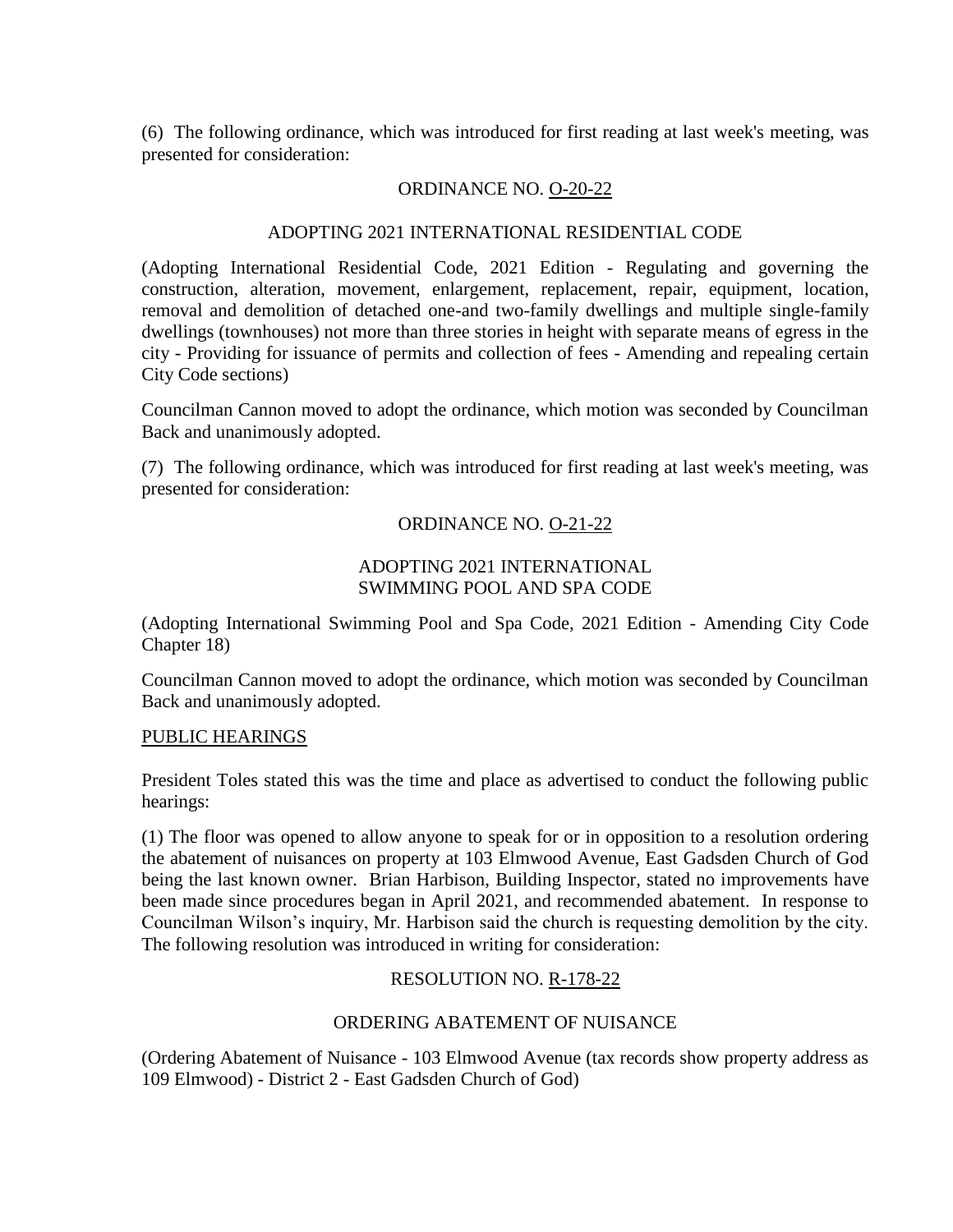Councilman Williams moved to adopt the resolution as introduced, which motion was seconded by Councilman Worthy and unanimously adopted.

(2) The floor was opened to allow anyone to speak for or in opposition to a resolution ordering the abatement of nuisances on property at 2802 Railroad Avenue, the State of Alabama, possible rights of redemption of Miguel Espina, subject to a mortgage in favor of First Family Financial Service, and William Oliver McKinney being the last known owners. Brian Harbison, Building Inspector, stated recent improvements have been made since procedures began in May 2021, and recommended a 30-day extension. William Oliver McKinney said he sold the property and has no further interest in it. Councilman Cannon moved to table the resolution for 30 days, which motion was seconded by Councilman Worthy and unanimously carried.

(3) The floor was opened to allow anyone to speak for or in opposition to a resolution ordering the abatement of nuisances on property at 514 Wilson Street, Sandra Lynn Bowman being the last known owner. Brian Harbison, Building Inspector, stated this case, which began in September 2021, involves building remains (foundation), and recommended abatement. The following resolution was introduced in writing for consideration:

### RESOLUTION NO. R-179-22

# ORDERING ABATEMENT OF NUISANCE

(Ordering Abatement of Nuisance - 514 Wilson Street (building remains) - District 6 - Sandra Lynn Bowman)

Councilman Cannon moved to adopt the resolution as introduced, which motion was seconded by Councilman Reed and unanimously adopted.

### RESOLUTION PRESENTED FOR CONSIDERATION

The following resolution was introduced in writing for consideration:

### RESOLUTION NO. R-180-22

# AUTHORIZING AGREEMENT WITH U.S. FISH AND WILDLIFE SERVICE AND CAWACO RC&D

(Authorizing Agreement - U.S. Fish and Wildlife Service and Cawaco RC&D - To remove the low head dam located within the jurisdictional waters of Big Will Creek - 3916 Brooke Avenue - Term of 10 years - Requiring completion of work by 3-17-23 - Estimated cost of \$475,000.00)

Councilman Cannon recalled people had lost their life at this location. He said the project will be at no cost to the city, other than hauling provided by the Public Works Department.

Councilman Wilson moved to adopt the resolution as introduced, which motion was seconded by Councilman Cannon and unanimously adopted.

### NEW BUSINESS

(1) Councilman Williams introduced the following resolution in writing for consideration: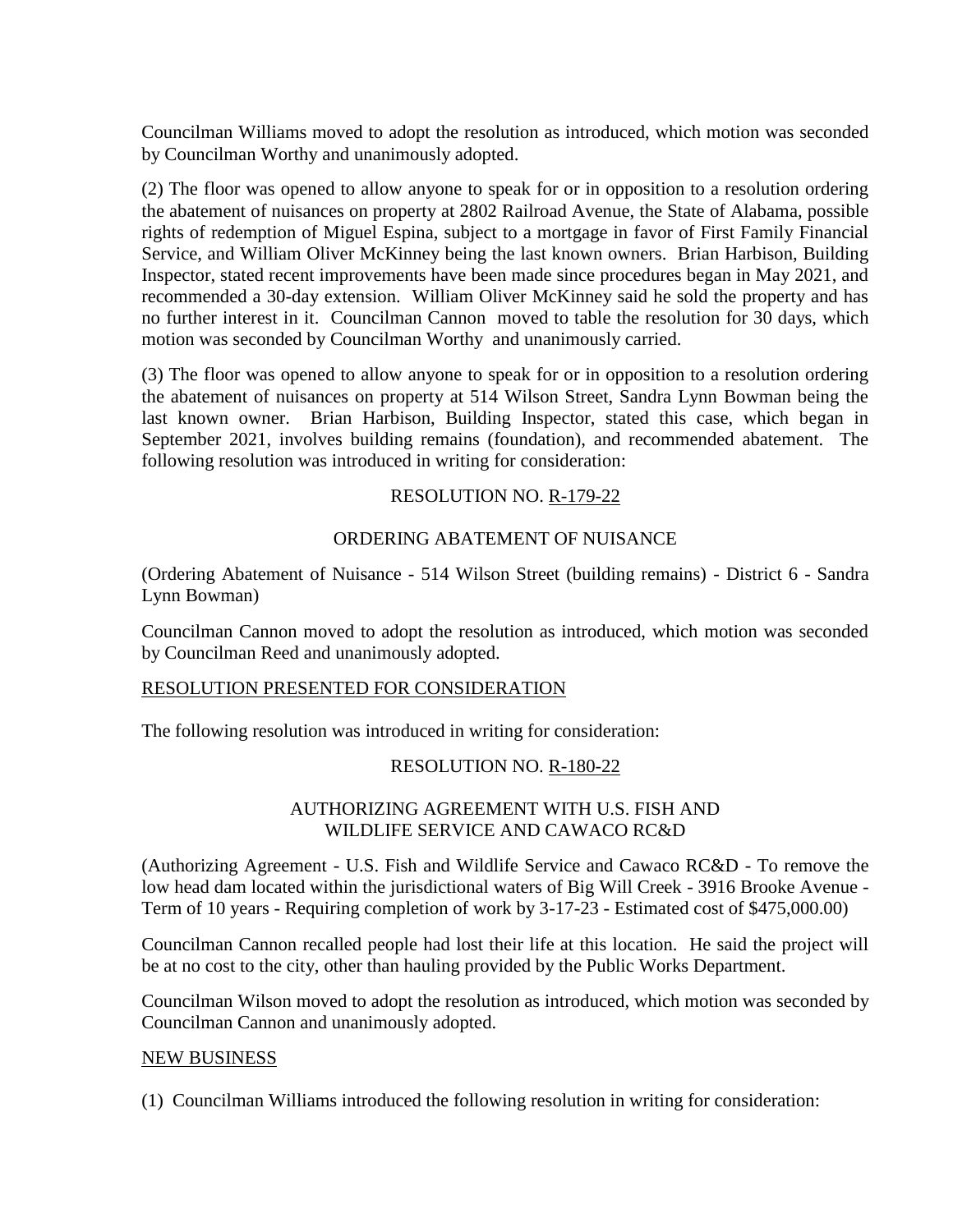# RESOLUTION NO. R-181-22

# AUTHORIZING LEASE AGREEMENT WITH GADSDEN-ETOWAH INDUSTRIAL DEVELOPMENT AUTHORITY

(Authorizing Lease - Gadsden-Etowah Industrial Development Authority - For 7,000 square feet of The Venue - \$144,000.00, in 36 equal installments of \$4,000.00 per month - For term of 3 years, beginning upon completion of construction and issuance of certificate of completion - Note: 25% of space will be occupied by The East Central Alabama Area Health Education Center, 25% by the IDA, 25% for coworking, and 25% for common area)

President Toles received unanimous consent to immediately consider the resolution as an item of new business. Councilman Williams moved to adopt the resolution, which motion was seconded by Councilman Reed and unanimously adopted.

(2) Councilman Worthy introduced the following ordinance in writing for consideration:

### ORDINANCE NO. O-22-22

#### AUTHORIZING CONVEYANCE OF CERTAIN PROPERTY

(Authorizing Conveyance of Property - 1325 Cansler Avenue - District 3 - Accepting \$500.00 offer from Lorenzo Marcos Lorenzo and Celestina Marcos Gaspar)

Councilman Worthy moved to suspend the rules to immediately consider the ordinance as an item of new business. The motion was seconded by Councilman Williams and approved by the following vote:

AYES: Toles, Williams, Worthy, Back, Wilson, Cannon, Reed NAYS: None

Councilman Worthy moved to adopt the ordinance, which motion was seconded by Councilman Back and unanimously adopted.

(3) Councilman Wilson introduced the following ordinance in writing for consideration:

#### ORDINANCE NO. O-23-22

#### AUTHORIZING CONVEYANCE OF CERTAIN PROPERTY

(Authorizing Conveyance of Property - 1811 Adams Street- District 5 - Accepting \$500.00 offer from Harold Clevenger)

Councilman Wilson moved to suspend the rules to immediately consider the ordinance as an item of new business. The motion was seconded by Councilman Worthy and approved by the following vote:

AYES: Toles, Williams, Worthy, Back, Wilson, Cannon, Reed NAYS: None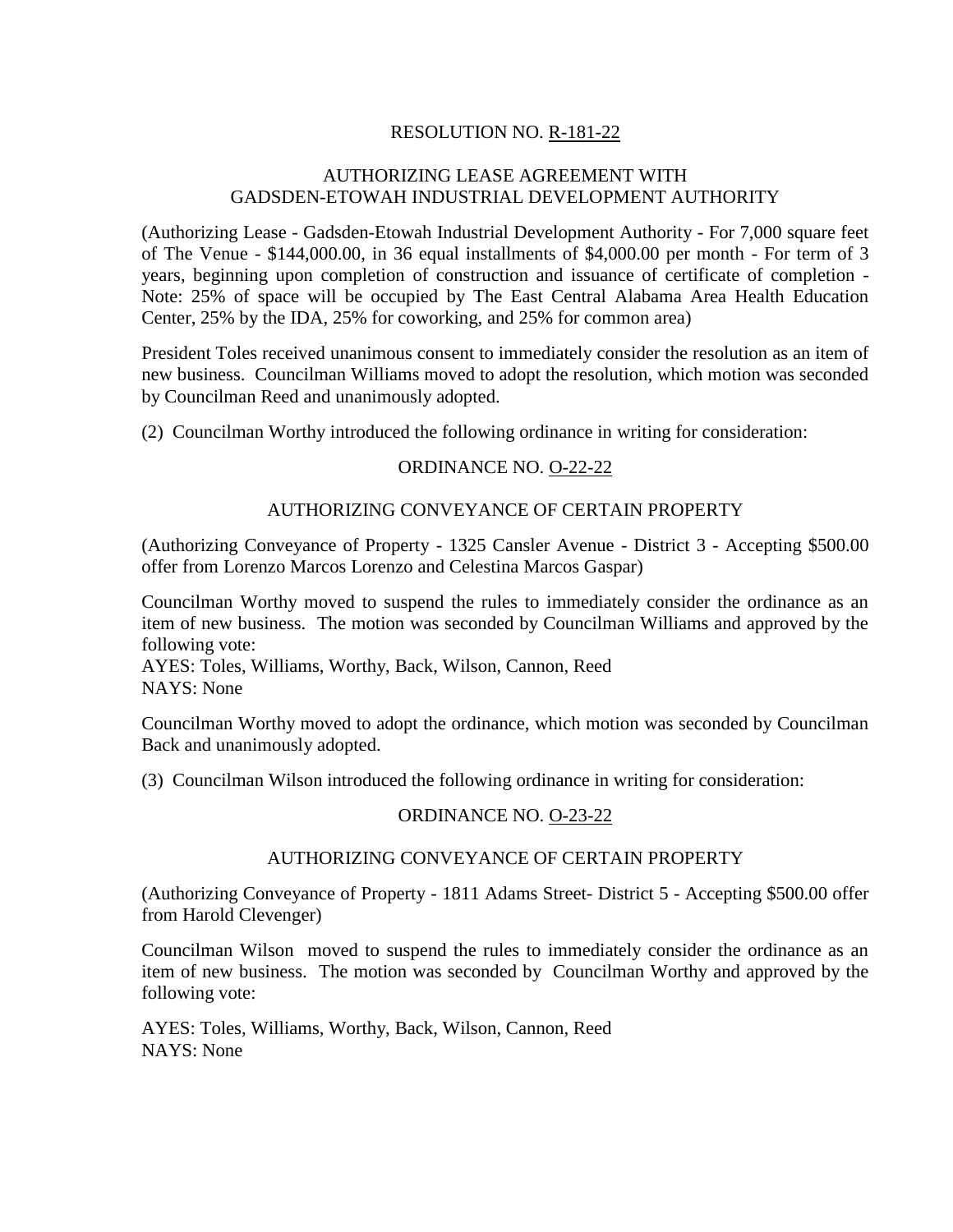Councilman Wilson moved to adopt the ordinance, which motion was seconded by Councilman Worthy and unanimously adopted.

#### PUBLIC

Joseph Cole requested a moment of silence for victims and their families in recent mass shootings in Uvalde, Texas, and Buffalo, New York. He reiterated his talks with middle and high school students regarding holding and firing handguns and the need for handguns to be secured. Mr. Cole introduced three students from a group he took to the Legacy Museum in Montgomery. Each student shared their observations from the talks, as well as the educational trip and posed for a picture with Mayor Guyton.

### MAYOR AND COUNCIL REMARKS

President Toles announced changes in the garbage collection schedule due to yesterday's Memorial Day holiday. She encouraged the public to participate in blood drives and donations by African Americans are needed to fight against Sickle Cell Anemia.

Mayor Guyton commended the cooperative efforts of the city council and good people in city positions for many good things that are happening.

The Council joined in commending the young people who shared their experiences and thanking Mr. Cole for his efforts. Councilman Williams encouraged the students to not let what they saw breed hate, but determination, and to reflect the sacrifice of people who died. Councilman Wilson recalled how the museum impacted him when seeing the dirt from lynching sites and the crimes inflicted. He encouraged the students to surround themselves with good people. He suggested bringing motivational speakers here to provide educational events for young people.

Councilmen Williams and Worthy reflected on the recent school shooting and conversations with our police chief to secure the safety of our children and the most vulnerable. Councilman Worthy stated the need to ensure our officers have the proper tools and would take immediate action. He stressed the need for more mental health care and assistance.

Councilman Back complimented yesterday's ceremony conducted by the Gadsden Etowah Patriots Association at Noccalula Falls. He thanked Dr. Murphy, Dean Kirkland, and David Hooks for their remarks earlier today. Councilman Back urged drivers to slow down as children are out of school and playing outside.

Councilman Wilson commented on the April 2022, building department indicating construction activity totaling over \$17 million. He pointed out the environmental benefits of removing the low head dam and explained various actions of the council in today's meeting.

Councilman Cannon explained nuisance abatement procedures and the time given (120 days), pointing out that city intervention is a last resort.

Councilman Reed thanked the Parks & Recreation and Fire departments for assistance with the Memorial Day ceremony. He thanked the council for positive things being discussed and accomplished, after experiencing two years of "shadows."